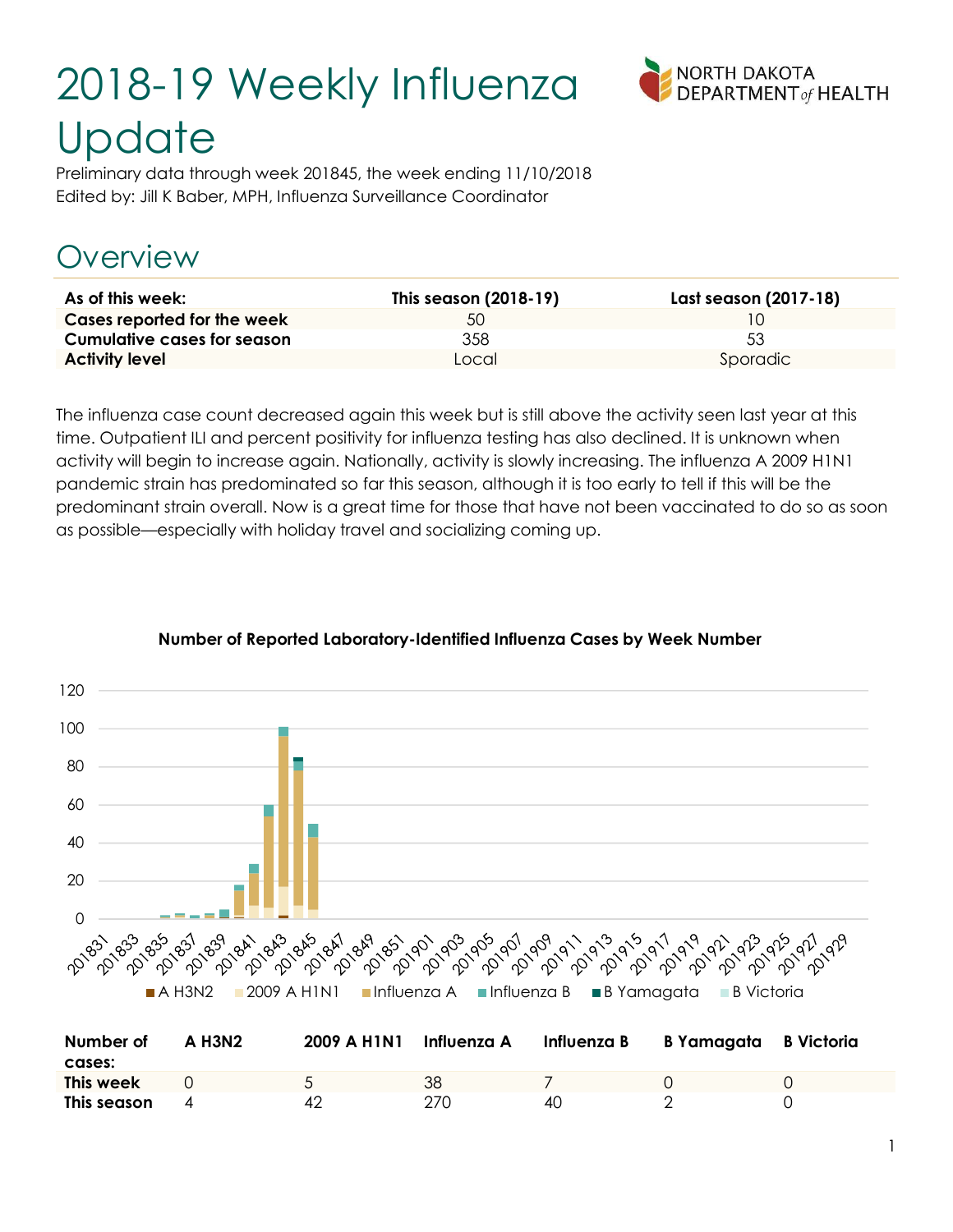Laboratory-confirmed influenza is a reportable disease in North Dakota. Influenza "cases" include people that have tested positive for influenza in a healthcare setting. It does not include people with influenza who did not seek healthcare, or who were diagnosed without a lab test, which is common. The true number of people with influenza in North Dakota is underrepresented, but case data allows us to see where and in what populations influenza is circulating. It also provides context regarding how the current season compares with previous seasons. Find more information about cases on www.ndflu.com.



# Case Demographics

#### Cases by County

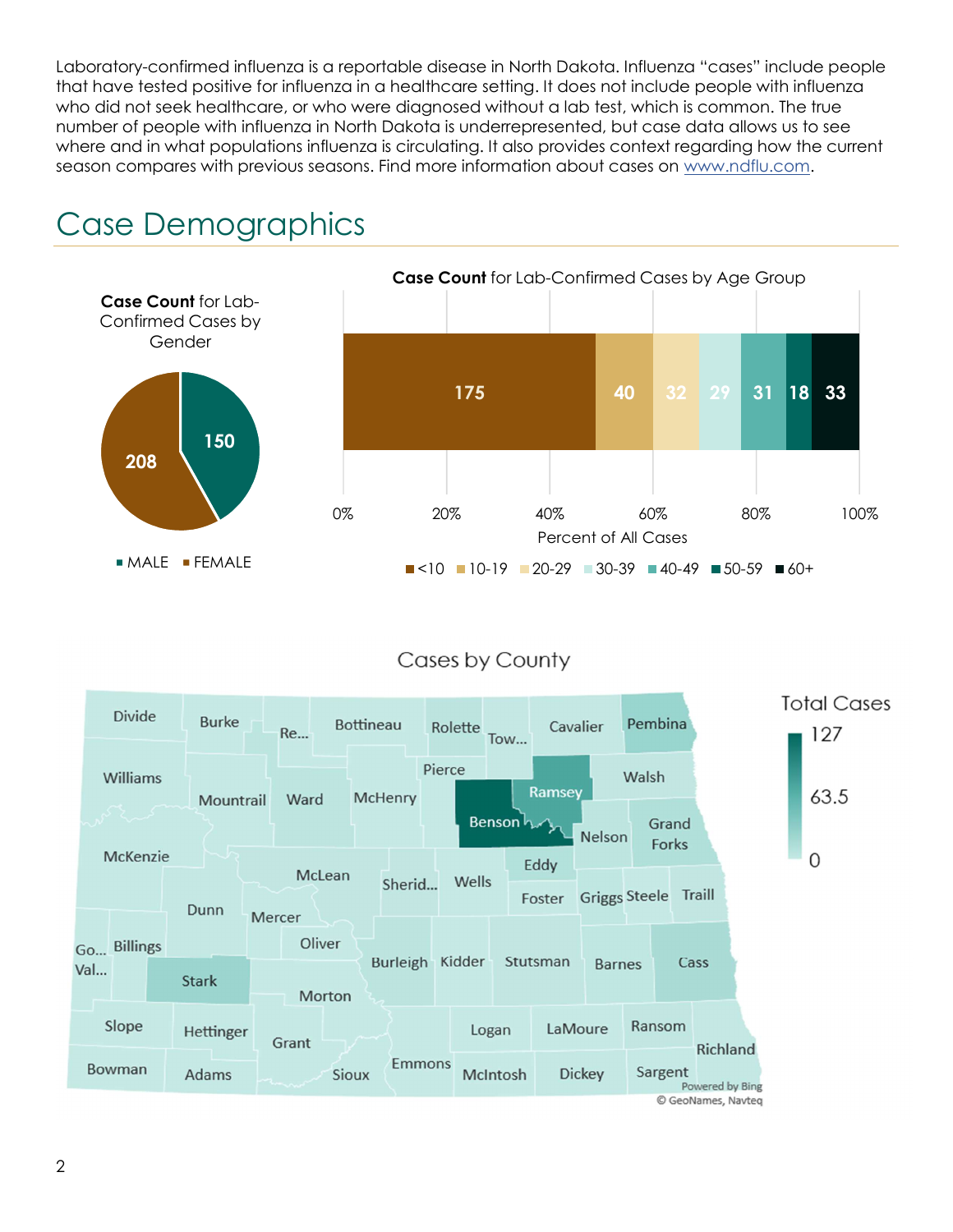# **Outbreaks**

During the influenza season, influenza outbreaks are common anywhere people gather, including schools, child care centers, and health care facilities. Outbreaks of influenza or influenza-like illness may be reported to the NDDoH. The following outbreaks have been reported this season:

| Setting                                               | <b>Number of outbreaks</b> | Identified pathogens                                             |
|-------------------------------------------------------|----------------------------|------------------------------------------------------------------|
| Long Term Care, Basic Care,<br><b>Assisted Living</b> | 3                          | 1 flu A/flu B; 1 rhinovirus/Haemophilus<br>influenzae; 1 unknown |
| <b>Schools</b>                                        | $\Box$                     |                                                                  |
| <b>Child Care Centers</b>                             |                            | influenza A                                                      |

# Surveillance Programs

In addition to case reporting, the NDDoH uses a variety information sources to fully describe of what is happening during the influenza season.

#### **Hospitalizations**

This season, the NDDoH has introduced a new influenza hospitalization surveillance program. Select North Dakota hospitals report the number influenza-related hospitalizations weekly to the NDDoH. Because this surveillance methodology is new, hospitalization numbers this year may not be comparable to previous years.





Total number of deaths for the season:

Pneumonia 110 Influenza 1

### **Deaths**

Data on pneumonia and influenza deaths is obtained from Vital Records and based on the cause of death listed on the death certificate.

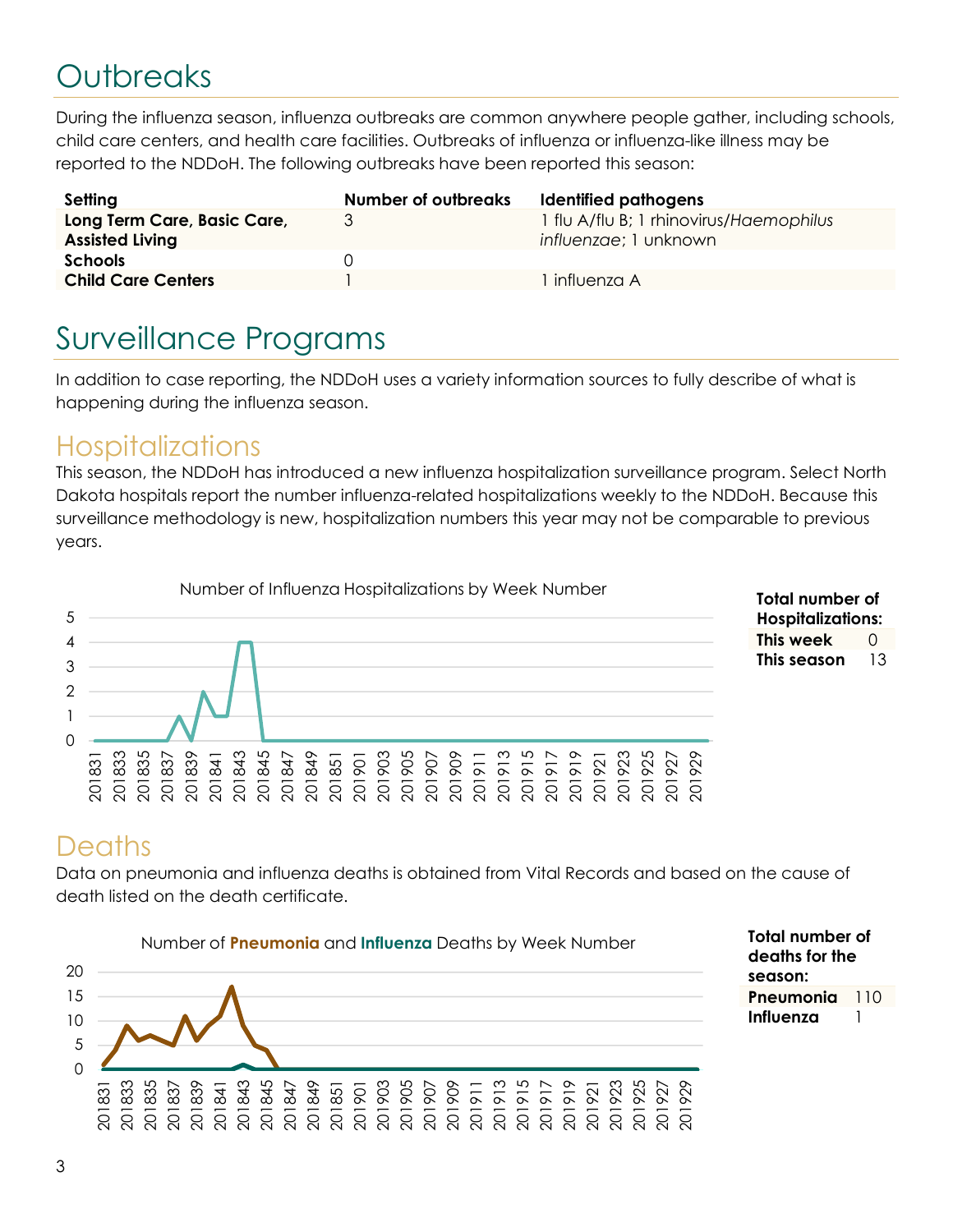### Outpatient Influenza-like Illness

The NDDoH participates in the national U.S. Outpatient Influenza-like Illness Surveillance Network (ILINet). Data from participating outpatient providers in North Dakota are pooled to create a state-wide estimate for the weekly percent of healthcare visits due to influenza-like illness (ILI). Patients presenting with a fever of 100ºF or greater and a cough and/or sore throat are considered to have ILI. For more information on state and national ILINet data, see FluView Interactive.



**201843** 0.90% 3 15 8 5 1 3559 **201844** 1.17% 9 19 8 2 3 3508 201845 0.82% 9 5 8 4 3 3518

Percent of Outpatient Visits Due to Influenza-like Illness by Week, Current and Previous Season

### Sentinel Laboratory Data

The NDDoH receives influenza and RSV testing data from participating sentinel laboratories across the state. The total number of positive tests and the total number of tests conducted are reported and used to create a state-wide percent positivity statistic. For influenza, percent positivity of 10% or greater indicates "season level" influenza activity.

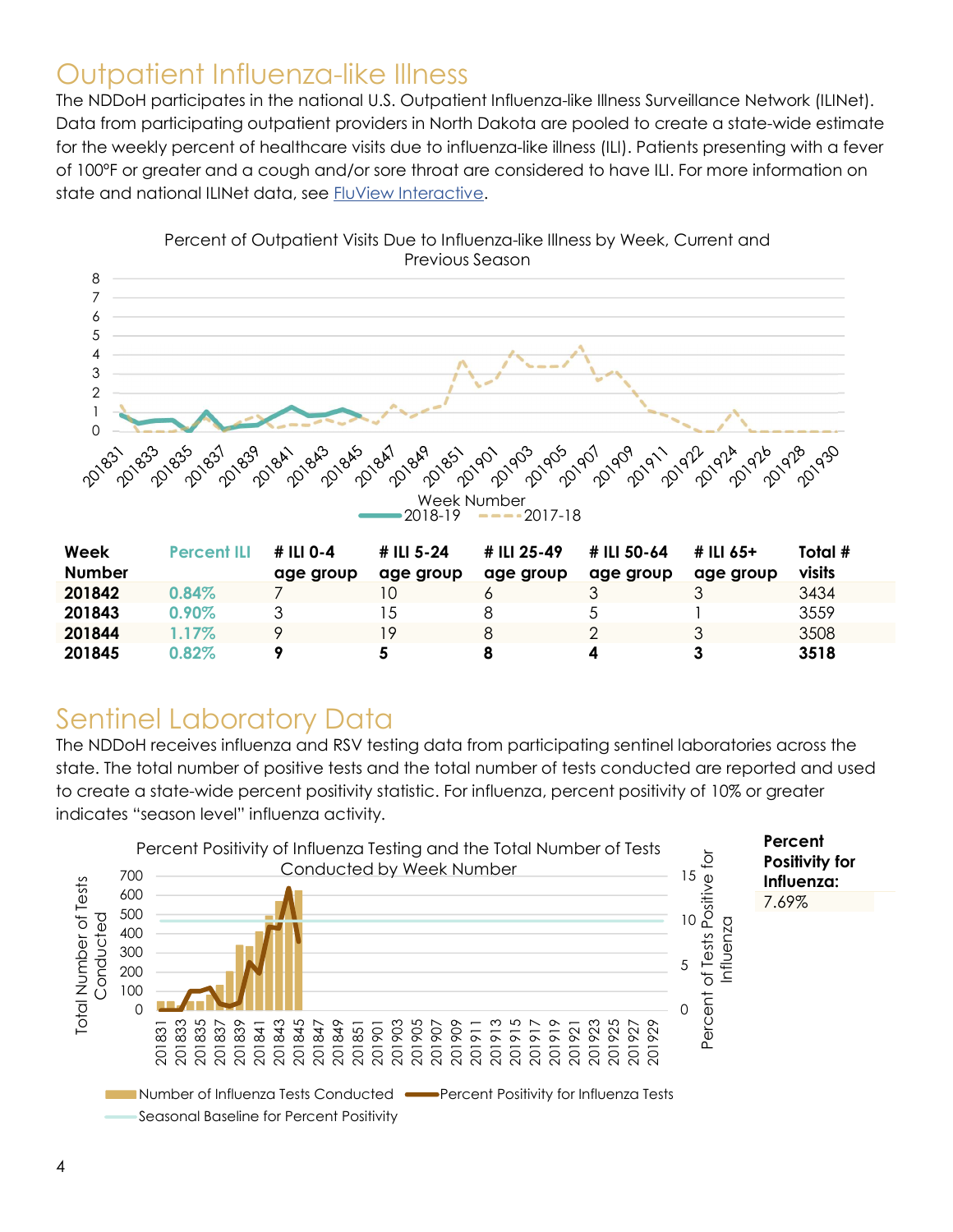

#### School Absenteeism

During the influenza season, increases in school absenteeism data can be used as an early indicator for influenza circulation. The NDDoH received absenteeism data from a majority of schools in the state. Data here include absences for all reasons.



# Multi-season Comparison